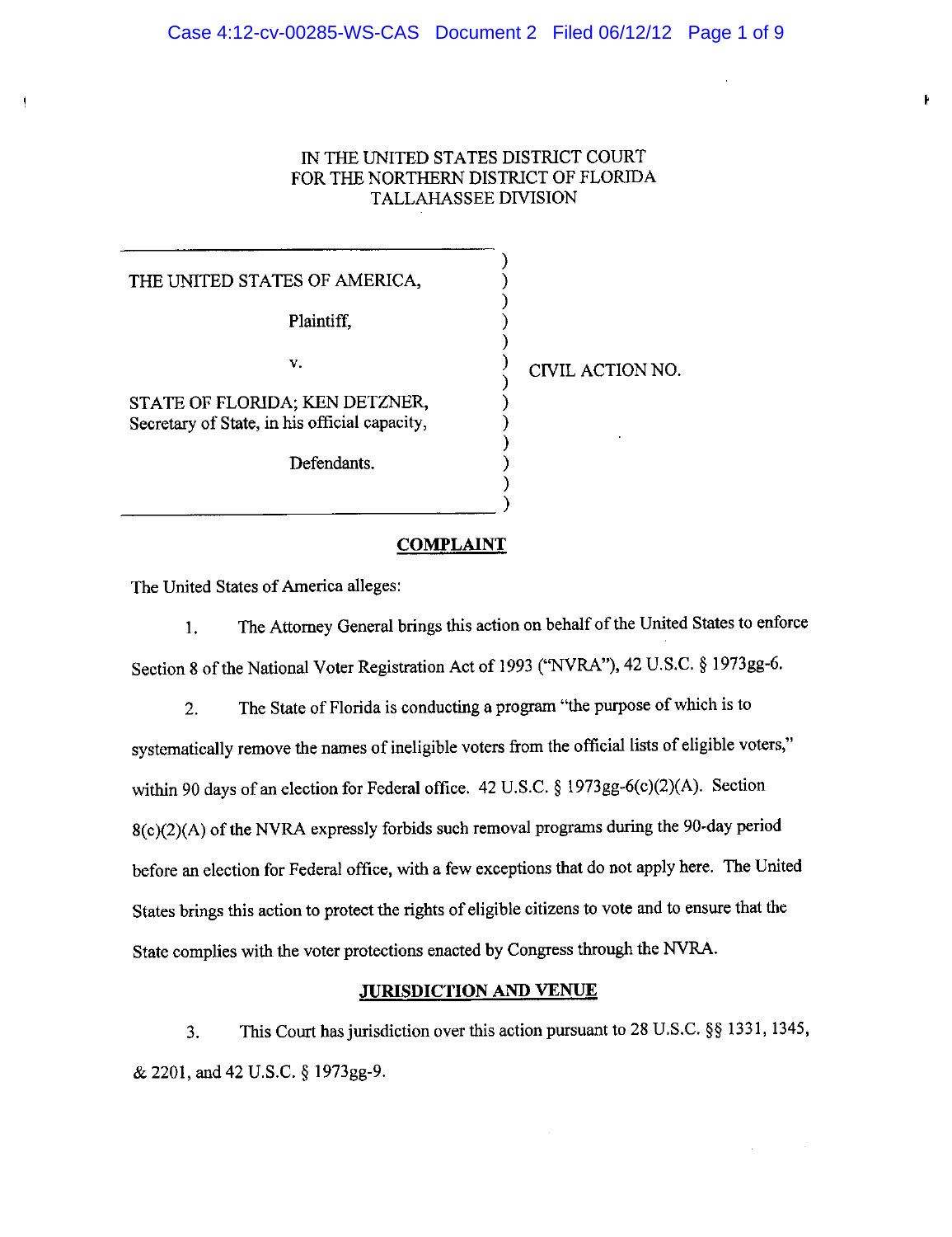4. Venue is proper in this Court pursuant to 28 U.S.C. \$\$ 89, 1391(b).

### PARTIES

ŀ

5. The NVRA authorizes the Attorney General of the United States to bring a civil action on behalf of the PlaintiffUnited States of America in an appropriate district court for such declaratory or injunctive relief as is necessary to carry out the NVRA. 42 U.S.C. § 1973gg-9(a).

6. Defendant State of Florida is one of the States of the United States of America and is subject to the requirements of the NVRA. 42 U.S.C. §§ 1973gg-1(4), 1973gg-2, 1973gg-6.

7. Defendant Secretary of State Ken Detzner is sued in his official capacity as the chief state election oflicial responsible for coordinating Florida's responsibilities under the NVRA. See 42 U.S.C. § 1973gg-8; Fla. Stat. § 97.012(7). Defendant Detzner is the head of the Florida Department of State. The Division of Elections is one of the divisions established within the Department of State. See Fla. Stat.  $\S 20.10(1) \& (2)(a)$ .

#### CAUSE OF ACTION

8. Section 8 of the NVRA establishes requirements for how States maintain voter registration lists for elections for Federal office. 42 U.S.C. §§ 1973gg-6, 1973gg-1(1), 1(2).

9. Among these requirements, Section  $8(b)(1)$  of the NVRA provides that any State program or activity designed to ensure the maintenance of accurate and current voter registration rolls for elections for Federal office "shall be uniform, nondiscriminatory, and in compliance with the Voting Rights Act of 1965. [1] 42 U.S.C.  $\S$  1973gg-6(b)(1).

10. Section  $8(c)(2)(A)$  of the NVRA requires that "[a] State shall complete, not later than 90 days prior to the date of a primary or general election for Federal office, any program the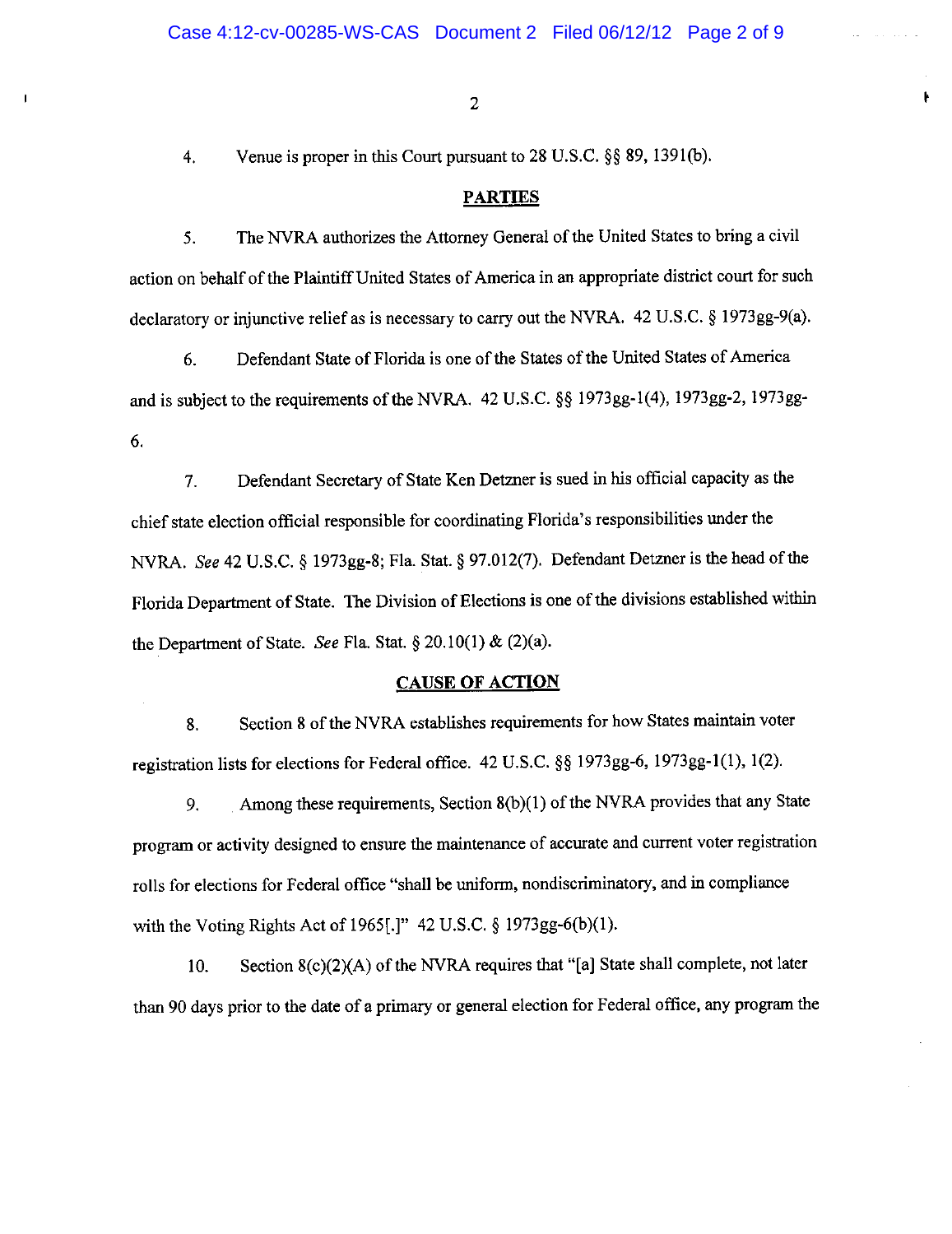purpose of which is to systematically remove the names of ineligible voters from the official lists of eligible voters." 42 U.S.C. \$ l973gg-6(c)(2)(A).

11. Section 8(c)(2)@) of the NVRA includes limited exceptiors to the 90-day period established by Section 8(c)(2)(A). 42 U.S.C.  $\S$  1973gg-6(c)(2)(B). Those exceptions authorize voter removal programs within 90 days of a primary or general election for Federal office only in the following circumstances: (1) at the request of the registrant; (2) if the registrant is disqualified by reason of criminal conviction or mental incapacity as provided by State law; or (3) if the registrant has died. 42 U.S.C. §§ 1973gg-6(a)(3)(A), (a)(3)(B), (a)(4)(A), (c)(2)(B)(i). States may not otherwise conduct a systematic removal program under Section 8 of the NVRA within 90 days of an election for Federal office, including removing registrants within the 90-day period for failing to respond to letters sent as a result of a systematic list maintenance program.

12, The next-scheduled Florida primary election, which includes elections for Federal office, is set for August 14, 2012. See Florida Division of Elections, Calendar of Election Dates, available at http://election.dos.state.fl.us/calendar/elecdate.shtml.

13. The 90th day before the August 14,2012 pimary election was May 16,2012,

14. The next-scheduled Florida general election, which includes elections for Federal office, is set for November 6,2012. See Florida Division of Elections, Calendar of Election Dates, available at http://election.dos.state.fl.us/calendar/elecdate.shtml; 2 U.S.C. § 7.

15. The 90th day before the November 6, 2012 general election will be August 8, 2012, which falls before Florida's primary election.

16. Defendant Detzner has been working in coordination with the Florida Department of Highway Safety and Motor Vehicles ("DHSMV") to identify registered voters for possible removal from the statewide Florida Voter Registration System ("FVRS"). As part of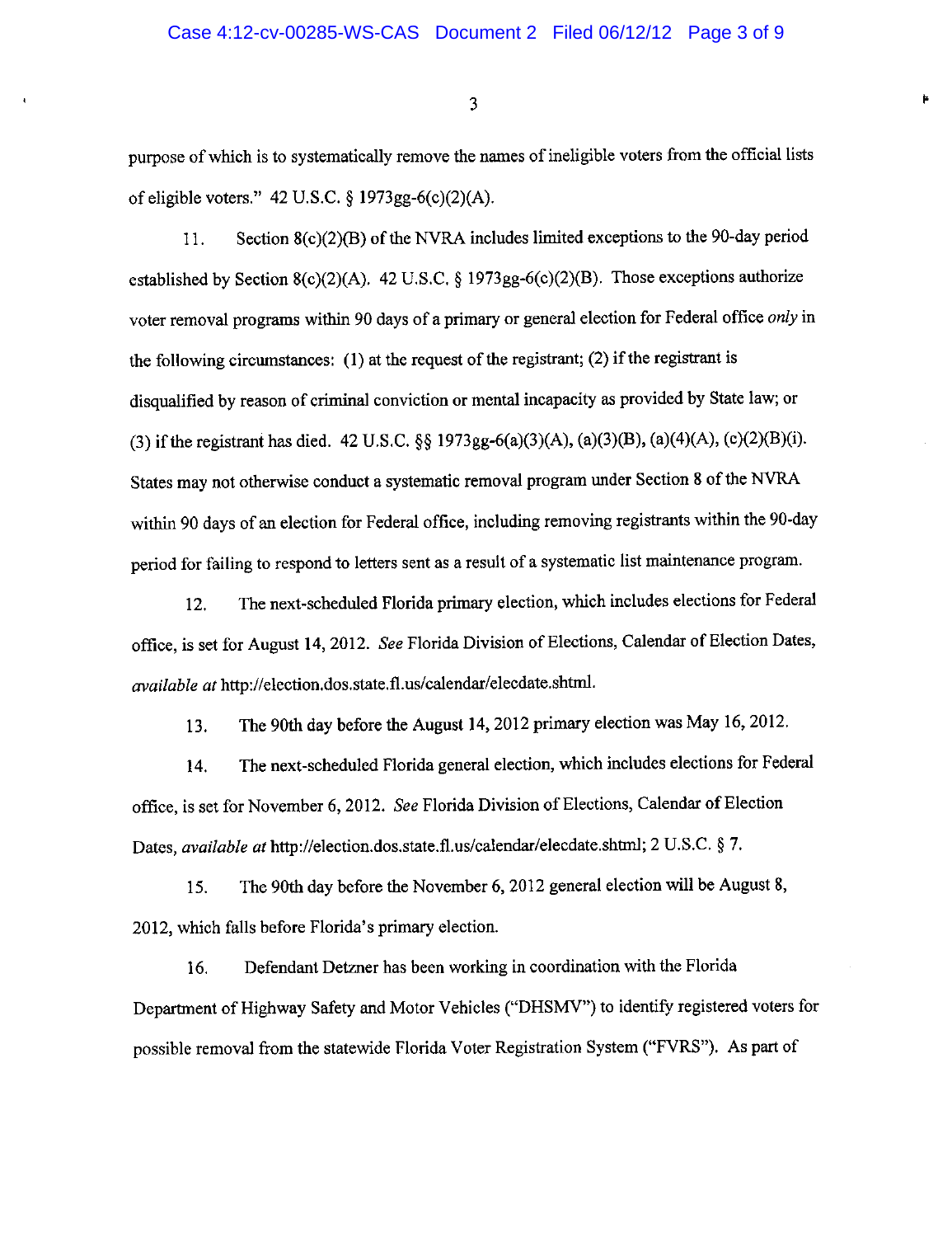$\overline{4}$ 

þ

this effiort, Defendant Detzner has implemented ongoing procedures (1) to veriry voter registation records in FVRS against databases maintained by DHSMV for purposes of identifying potentially ineligible voters based on lack of citizenship, and (2) to distribute the results of this matching process to the 67 Florida County Supervisors of Elections for further action, including possible removal of registered voters from the FVRS.

17. Upon information and belief, in early April 2012, the Florida Division of Elections ("DOE") sent to the 67 Florida County Supervisors of Elections a list of voters identified as potentially ineligible due to lack of citizenship. On April 23, 2012, the DOE sent to the Supervisors of Elections a PowerPoint document entitled "Processing Ineligible Registered Voter-Non-Immigrants." See Attachment 1. This document sets forth step-by-step instructions for the Supervisors of Elections to follow when verifying the eligibility of voters identified as a result of the matching process described in Paragraph 16. These instructions incorporate provisions of Fla. Stat.  $\S$ § 98.075(6) and (7), and also direct the Supervisors of Elections to "Conduct any additional research [Refer to whatever other sources you have to confirm identity and potential change in legal status. You should all have access to DHSMV's DAVE. If you find information credible and reliable, proceed.]"  $Id$  at 8 (brackets in original). "DAVE" (the Driver and Vehicle Express system) is a DHSMV database that contains driver's license information. The PowerPoint document also specifically instructs the Supervisors of Elections to "[d]etermine eligibility of person based on information you have ... if ineligible, remove voter name from rolls." Id. at 18.

18. Based on information and belief, on May 16, 2012, officials from the Florida Department of State, including from the DOE and the Department's Office of General Counsel, presented a training session in the form of a PowerPoint presentation entitled "List Maintenance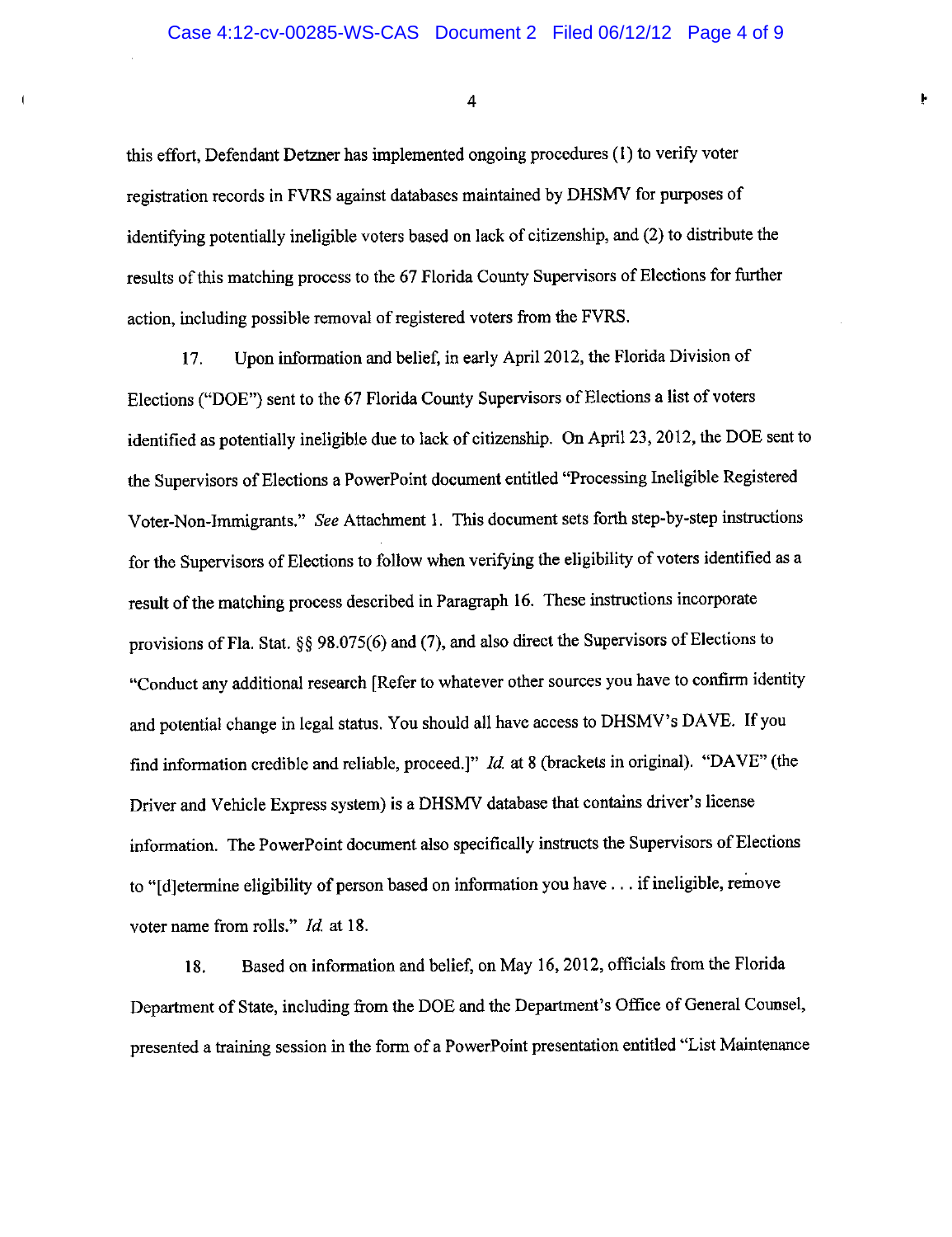H

Categories and Procedures" to the Florida County Supervisors of Elections during the Florida State Association of Supervisors of Elections ("FSASE") annual conference. See Attachment 2. The PowerPoint training includes a "workflow overview" diagram for what Florida described as the 'Non-US Citizens Project," which depicts an "automated match" between FVRS Registration Records and "Driver Licensee" (DHSMV) records. Id. at slide 11. The training then provides step-by-step instructions for the Supervisors of Elections to follow when verifying the eligibility of voters identified as a result of the matching process described in Paragraph 16,  $\overrightarrow{Id}$ , at slides 17-23. The document specifically instructs the Supervisors of Elections to "[d]etermine eligibility of person based on information you have  $\dots$  [i]f ineligible, remove voter name from rolls." Id. at slide 23.

19. Based on information and belief, the database matching processes described in Paragraph 16 and incorporated into the procedures described in Attachment 1 and 2 rely on outdated and inaccurate data; consequently, the resulting lists have erroneously identified numerous registered voters in Florida who are U.S. citizens who are eligible to vote and who potentially could be deprived of their right to vote. See, e.g., Attachment 3 (May 31, 2012 Letter from Miami-Dade County Supervisor of Elections to Florida Department of State, at 2). The Defendants were aware that the resultine lists included errors and incorrect information.

20. Among the eligible voters enoneously identified as non-citizens by the Defendants are individuals who became naturalized U.S. citizens within the past several years or who are native-bom oitizens, including decorated combat veterans who served in the United States Armed Forces.

21. On May 31, 2012, the United States notified Defendant Detzner that the voter verification process described in Paragraph 16 "appears to be a program to systemically remove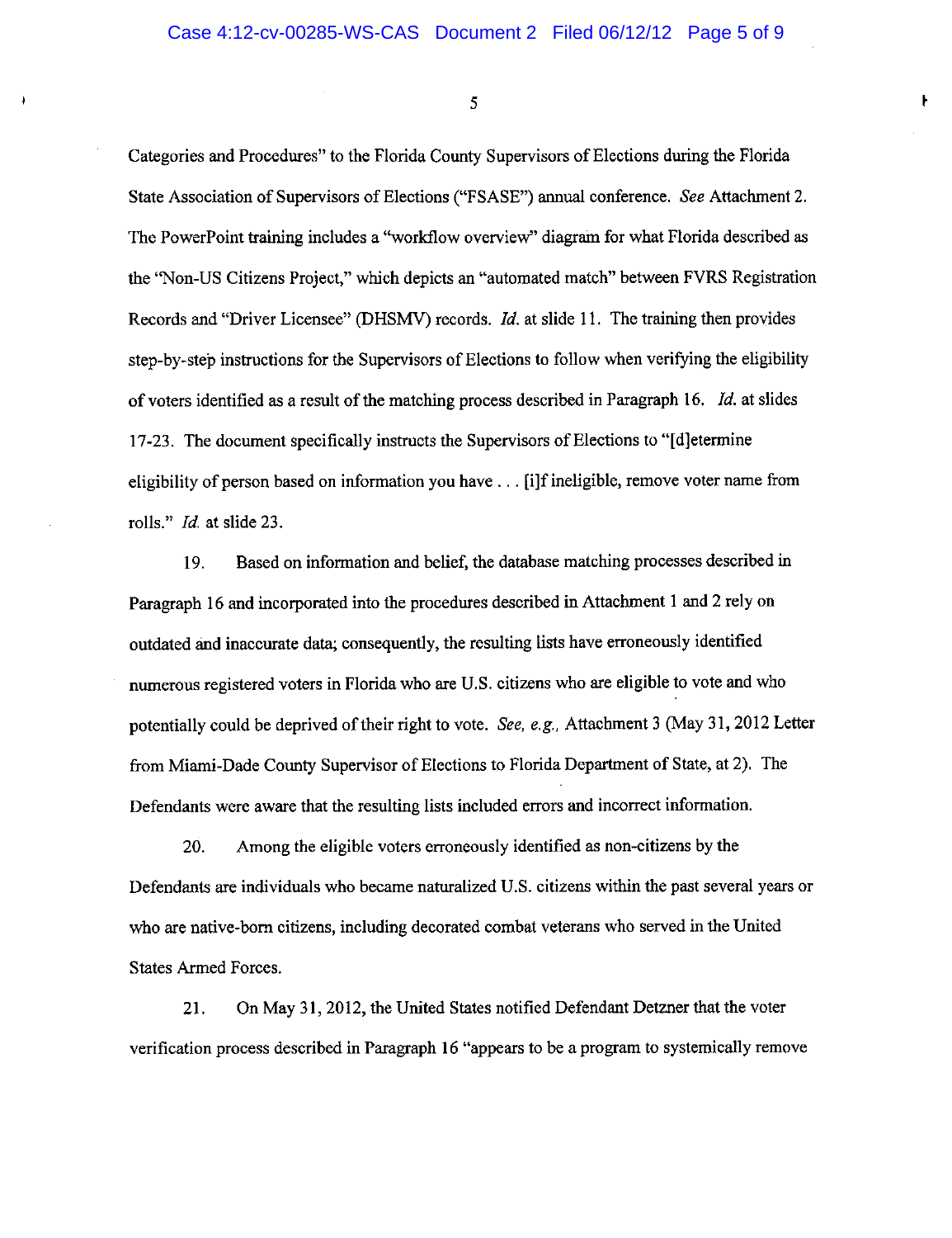o

Ł

the names of potentially ineligible voters from the official list of eligible voters within the meaning of Section 8 of the NVRA, and does not appear to fall within any of the exceptions allowed within the 90 day period before a federal election." See Attachment 4 (Letter of May 31, 2012, from Department of Justice to Florida Secretary of State, at 2). The letter further advises that because "Florida's primary election for federal office is August 14, 2012, that 90 day period began on May 16, 2012."

22. In a letter dated June 6,2012, Defendant Detzner responded that the Defendants intended to proceed with their voter verification process. See Attachment 5 (Letter of June 6, 2012 from Florida Secretary of State to Department of Justice).

23. On June 11, 2012, the United States informed the State that because Florida had indicated its unwillingness to comply with the requirements of the NVRA, the Assistant Attorney General for the Civil Rights Division had authorized an enforcement action against Floida. See Attachment 6 (Letter of June 11 from Department of Justice to Florida Secretary of State).

24. Defendants have directed the 67 Florida County Supervisors of Elections to proceed to implement the voter verification procedures set forth in Attachments I and 2, which include potentially removing individuals identified on the lists resulting from the database matching described in Paragraph 16.

25. Defendants' voter verification procedures, as described in paragraphs 16 to 19, constitute a program with the purpose of systematically removing names from the official lists of eligible voters. This program was not completed by May 16, 2012, the 90th day before the next Florida primary or general election for Federal office, and does not fall within any of the statutory exceptions to the 90-day quiet period before that election for Federal offrce. Defendants' actions therefore violate Section 8(c)(2)(A) of the NVRA.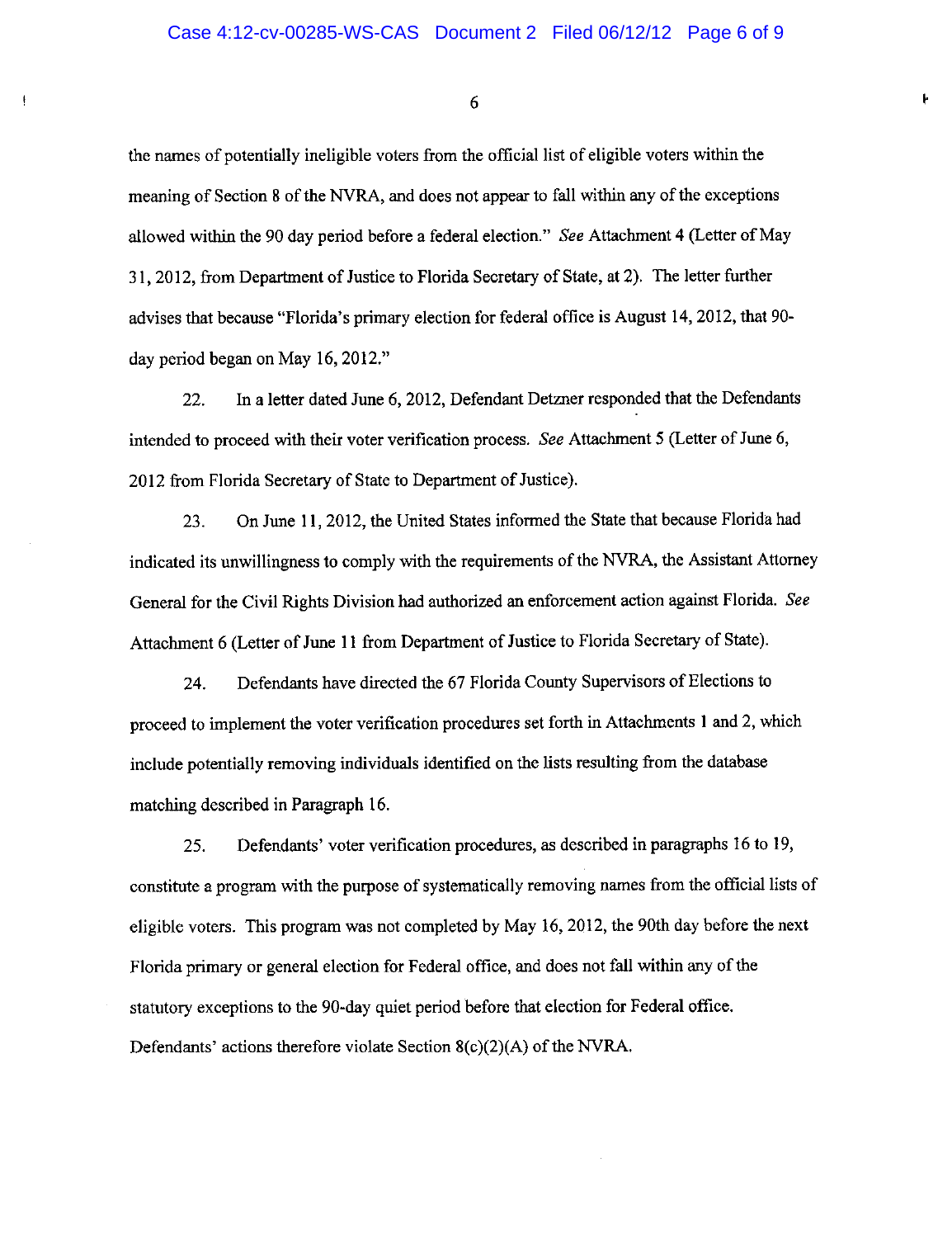I

þ

26. Defendants' voter verification procedures are inaccurate and unreliable, and therefore violate Section  $8(b)(1)$  of the NVRA, which requires that any such program be "uniform, nondiscriminatory, and in compliance with the Voting Rights Act of 1965[.]" 42  $U.S.C.$   $§$  1973gg-6(b)(1).

27, Unless and until ordered to cease doing so by this Court, Defendants will continue to administer the above-described systematic verification of voters, with an ongoing directive to Supervisors of Elections to systematically investigate, verify, and possibly remove eligible voters from the voter rolls within 90 days of Florida's August 14, 2012 primary election for Federal office, in violation of Section 8 of the NVRA. 42 U.S.C.  $\S$ § 1973gg-6(b)(1), (c)(2)(A).

WHEREFORE, the United States requests that this Court enter an order:

- 1. Declaring that Defendants are not in compliance with Section 8 of the NVRA;
- Enjoining the Defendants, their agents, and successors in office and all persons acting in concert with any of them from failing or refusing to comply with the requirements of Section 8 of the NVRA; 2.
- 3. Enjoining Defendants, their agents, and successors in office and all persons acting in concert with any of them from the systematic removal of registered voters within 90 days of all elections for Federal office pursuant to the database matching procedures described in paragraphs 16 to 19; and
- Ordering the Defendants, their agents and successors in office and all persons acting in concert with any of them to take all steps necessary to ensure that no registered voter identified as potentially ineligible based on the database matching and voter verification procedures in paragraphs 16 4.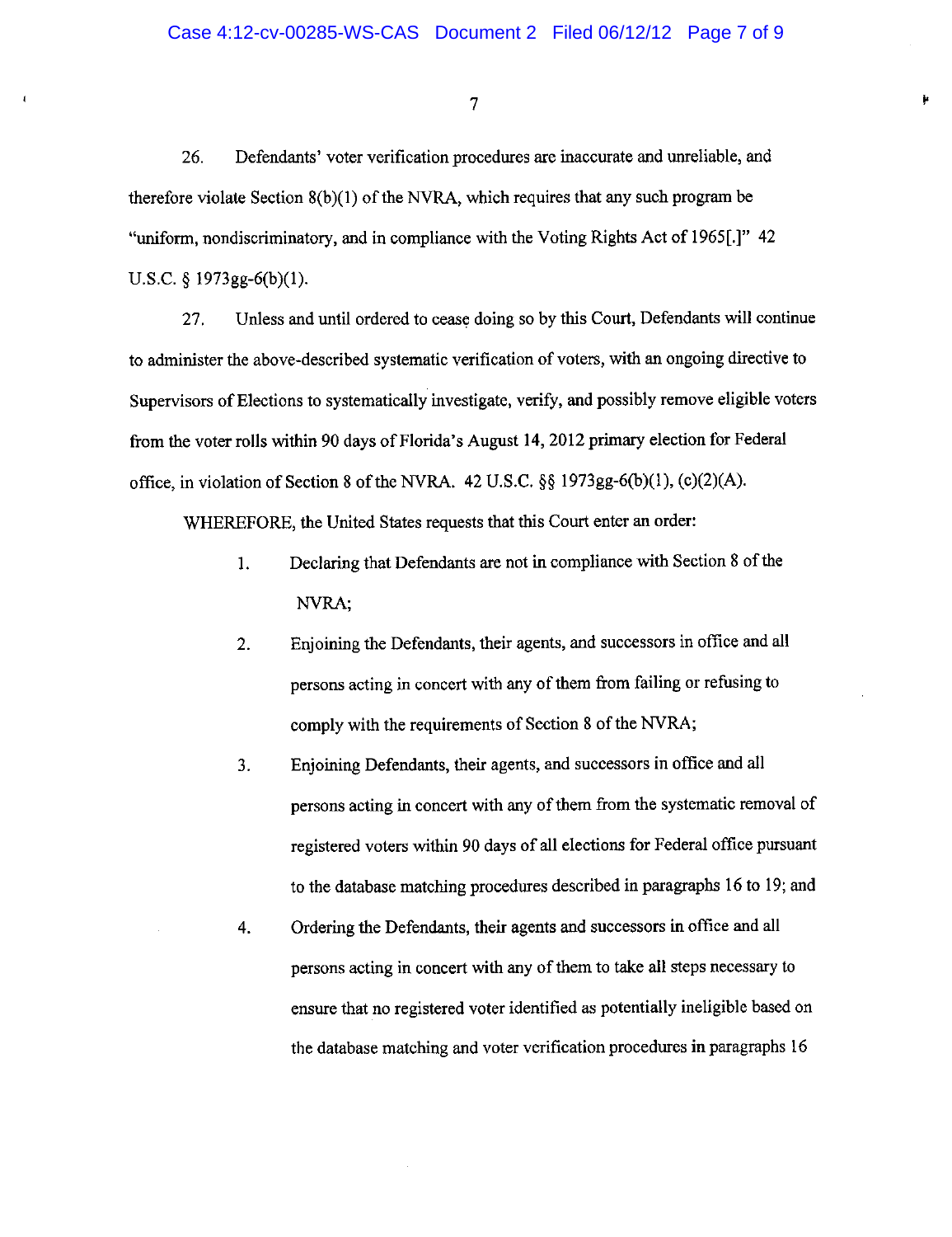to 19 is removed ftom the voter rolls within 90 days of a primary or general election for Federal office, absent application of one of the statutory exceptions in Sections  $8(a)(3)(A)-(B)$  and  $8(a)(4)(A)$  of the NVRA,

þ

The United States further requests that this Court order such other relief as the interests of justice may require, together with the costs and disbursement in maintaining this action.

The United States firther requests that the consideration of this action be expedited given the importance of the rights sought to be vindicated herein.